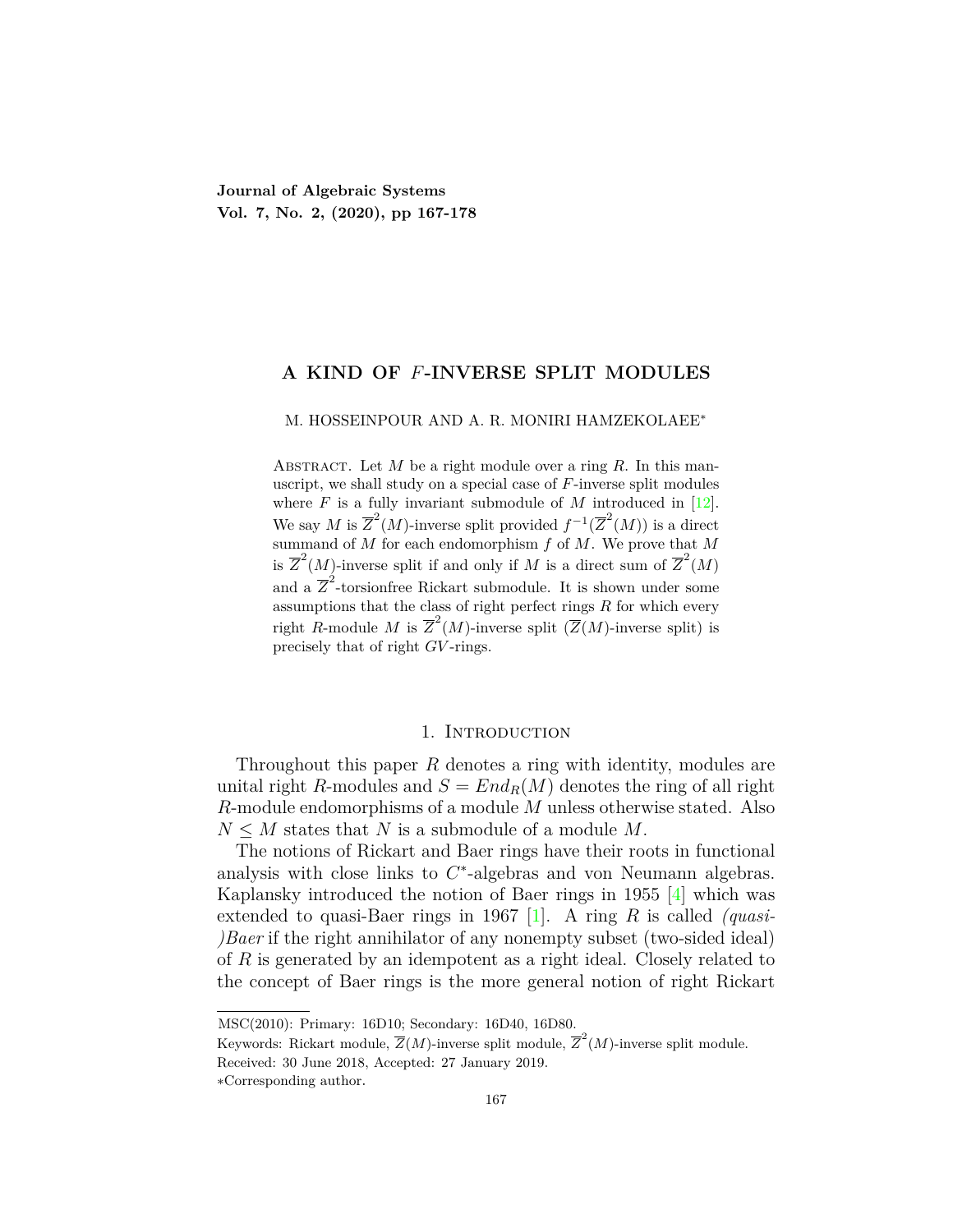rings. The concept of right (left) Rickart rings has been comprehensively studied in the literature. A ring *R* is called *right Rickart* if the right annihilator of any single element of *R* is generated by an idempotent of *R* as a right ideal. Let *R* be a ring, *M* be a right *R*-module and  $S = End_R(M)$ . Following [[5](#page-11-3)], M is a *Rickart* module if the right annihilator in *M* of any single element of *S* is generated by an idempotent of *S*, equivalently,  $r_M(f) = Ker f$  is a direct summand of M for every  $f \in S$ . It is easy to see that for  $M = R_R$ , the notion of a Rickart module coincides with that of a right Rickart ring. Hence *R<sup>R</sup>* is a Rickart module if *R* is a Baer ring, a von Neumann regular ring or a right hereditary ring (see  $[5]$  $[5]$  $[5]$ ). In  $[5]$ , the authors investigated Rickart modules and their properties and study the connections between a Rickart module and its endomorphism ring.

A submodule N of a module M is said to be *small* in M if  $N+K \neq M$ for any proper submodule *K* of *M*. Also a module *L* is said to be a *small module*, in case *L* is a small submodule of a module *T*. Following [[2\]](#page-11-4), a module *M* is called *lifting* if every submodule  $N \leq M$  there exists a direct summand *D* of *M* such that  $N/D \ll M/D$ . A submodule *N* of *M* is called a *supplement* in *M* if there is a submodule *K* of *M* such that  $M = N + K$  and  $N \cap K \ll N$ . A module M is called *supplemented* if every submodule of *M* has a supplement in *M*. A module *M* is *amply* supplemented if  $M = A + B$ , then *A* contains a supplement of *B* in *M*. A lifting module is amply supplemented and hence supplemented. Let *R* be a ring and *M* a right *R*-module. In [\[10\]](#page-11-5), Talebi and Vanaja defined  $\overline{Z}(M)$  as a dual of singular submodule as follows:  $\overline{Z}(M) =$  $∩{Kerf | f : M → U, U ∈ S}$  (here *S* denotes the class of all small right *R*-modules). They called *M* a *cosingular (noncosingular)* module if  $\overline{Z}(M) = 0$  ( $\overline{Z}(M) = M$ ). Clearly every small module is cosingular. In [[10\]](#page-11-5),  $\overline{Z}^{\alpha}(M)$  is defined by  $\overline{Z}^0(M) = M$ ,  $\overline{Z}^{\alpha+1}(M) = \overline{Z}(\overline{Z}^{\alpha}(M))$ and  $\overline{Z}^{\alpha}(M) = \bigcap_{\beta < \alpha} \overline{Z}^{\beta}(M)$  if  $\alpha$  is a limit ordinal. Hence there is a descending chain  $M = \overline{Z}^0(M) \supseteq \overline{Z}(M) \supseteq \overline{Z}^2(M) \supseteq \ldots$  of submodules of *M*.

Recall that a submodule *F* of a module *M* is called *fully invariant* if *h*(*F*) *⊆ F* for every *h ∈ EndR*(*M*). Let *F* be a fully invariant submodule of a module *M*. Then *M* is said to be *F-inverse split* [[12\]](#page-11-0), if $h^{-1}(F)$  is a direct summand of *M* for every  $h \in End_R(M)$ . In [[13\]](#page-11-6), the authors defined  $\overline{Z}(M)$ -inverse split modules and investigated their properties. A module *M* is  $\overline{Z}(M)$ -*inverse split* provided  $h^{-1}(\overline{Z}(M))$  is a direct summand of *M* for each endomorphism *h* of *M*. They proved that a module *M* is  $Z(M)$ -inverse split if and only if *M* is decomposed to a noncosingular submodule and a cosingular Rickart submodule if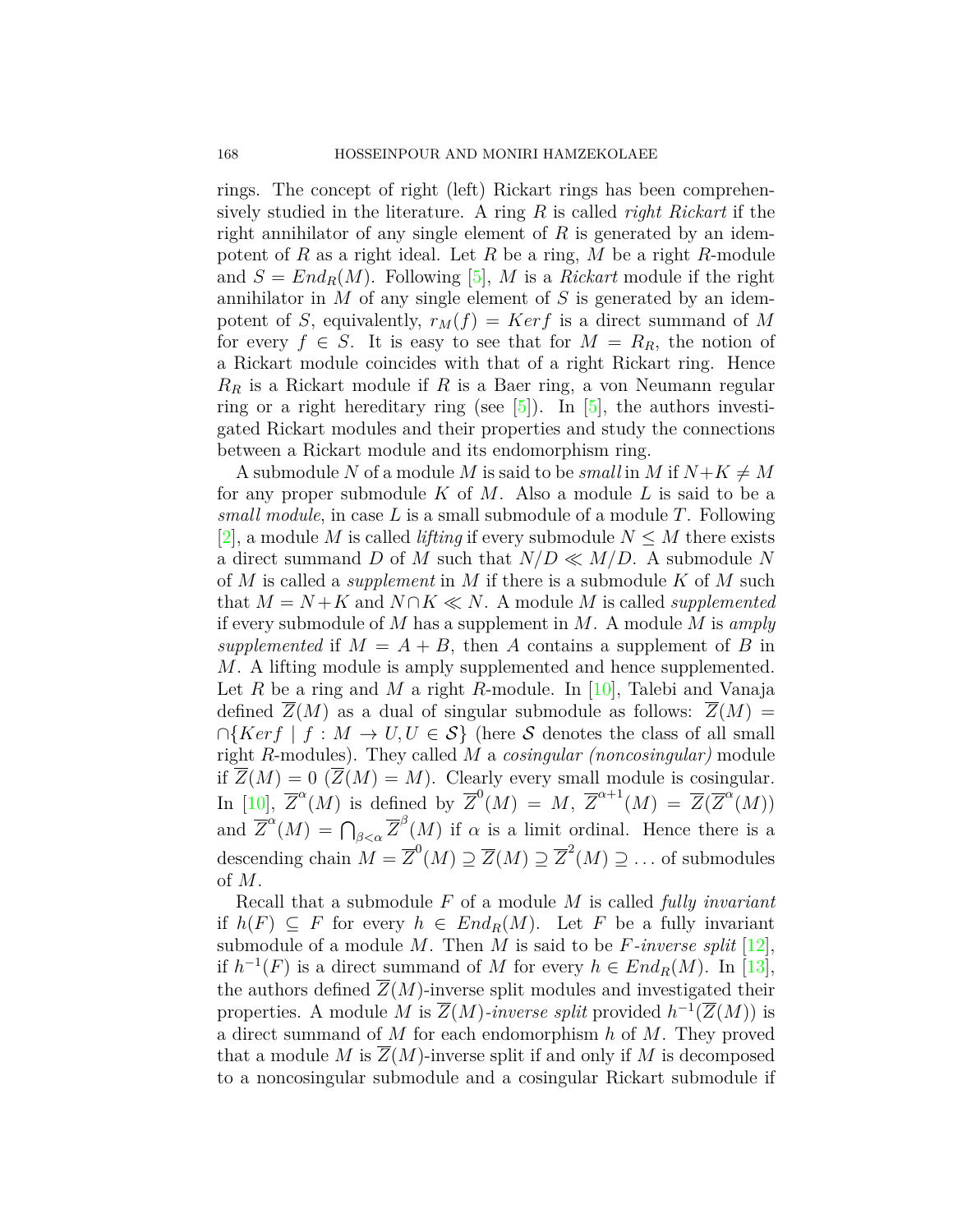and only if  $M = \overline{Z}(M) \oplus N$  where *N* is cosingular Rickart. In this article, we define  $\overline{Z}^2(M)$ -inverse split modules and try to investigate their general properties. We say *M* is  $\overline{Z}^2(M)$ -inverse split provided  $h^{-1}(\overline{Z}^2(M))$  is a direct summand of *M* for each endomorphism *h* of *M*. We prove that a module *M* is  $\overline{Z}^2(M)$ -inverse split if and only if *M* is decomposed to  $\overline{Z}^2(M)$  and a  $\overline{Z}^2$ -torsion free Rickart submodule *N*. We also present, under some assumptions, new characterizations of right perfect right *GV*-rings in terms of  $\overline{Z}^2$ -inverse split modules.

# 2.  $\overline{Z}^2$ -inverse split modules

In this section, we are interested in studying on a special case of *F*-inverse split modules. There are many important fully invariant submodules of a module. Among all of them, the second cosingular submodule of a module M, namely  $\overline{Z}^2(M)$ , has a key role in determining of some important modules such as lifting modules and amply supplemented modules.

We start with introducing  $\overline{Z}^2$ -inverse split modules.

**Definition 2.1.** A module *M* is called  $\overline{Z}^2(M)$ -inverse split whenever  $f^{-1}(\overline{Z}^2(M))$  is a direct summand of *M* for every  $f \in S$ .

Here are examples of some known  $\overline{Z}^2$ -inverse split modules.

**Example 2.2.** (1) The class of  $\overline{Z}^2$ -inverse split modules contains a large class of modules namely semisimple modules. In particular, every Artinian (Noetherian) module *M* over a Boolean ring *R* is  $\overline{Z}^2(M)$ inverse split.

(2) It is clear that, every noncosingular module *M* is  $\overline{Z}^2(M)$ -inverse split. So that, every right *R*-module *M* over a right *V*-ring *R*, is  $\overline{Z}^2(M)$ inverse split.

(3) Every injective right *R*-module *M* over a right hereditary ring isnoncosingular (see [[10,](#page-11-5) Proposition 2.7]) and hence is  $\overline{Z}^2(M)$ -inverse split.

(4) For a cosingular module M, two concepts "Rickart" and " $\overline{Z}^2(M)$ inverse split" coincide. Since a projective  $\mathbb{Z}$ -module has the form  $M =$  $\mathbb{Z}^{(I)}$  where *I* is an arbitrary nonempty index set, *M* is cosingular. From [[5,](#page-11-3) Theorem 2.26], *M* is Rickart. So that *M* is  $\overline{Z}^2(M)$ -inverse split.

We exhibit a characterization of  $\overline{Z}^2(M)$ -inverse split modules which will be applied excessively throughout the paper.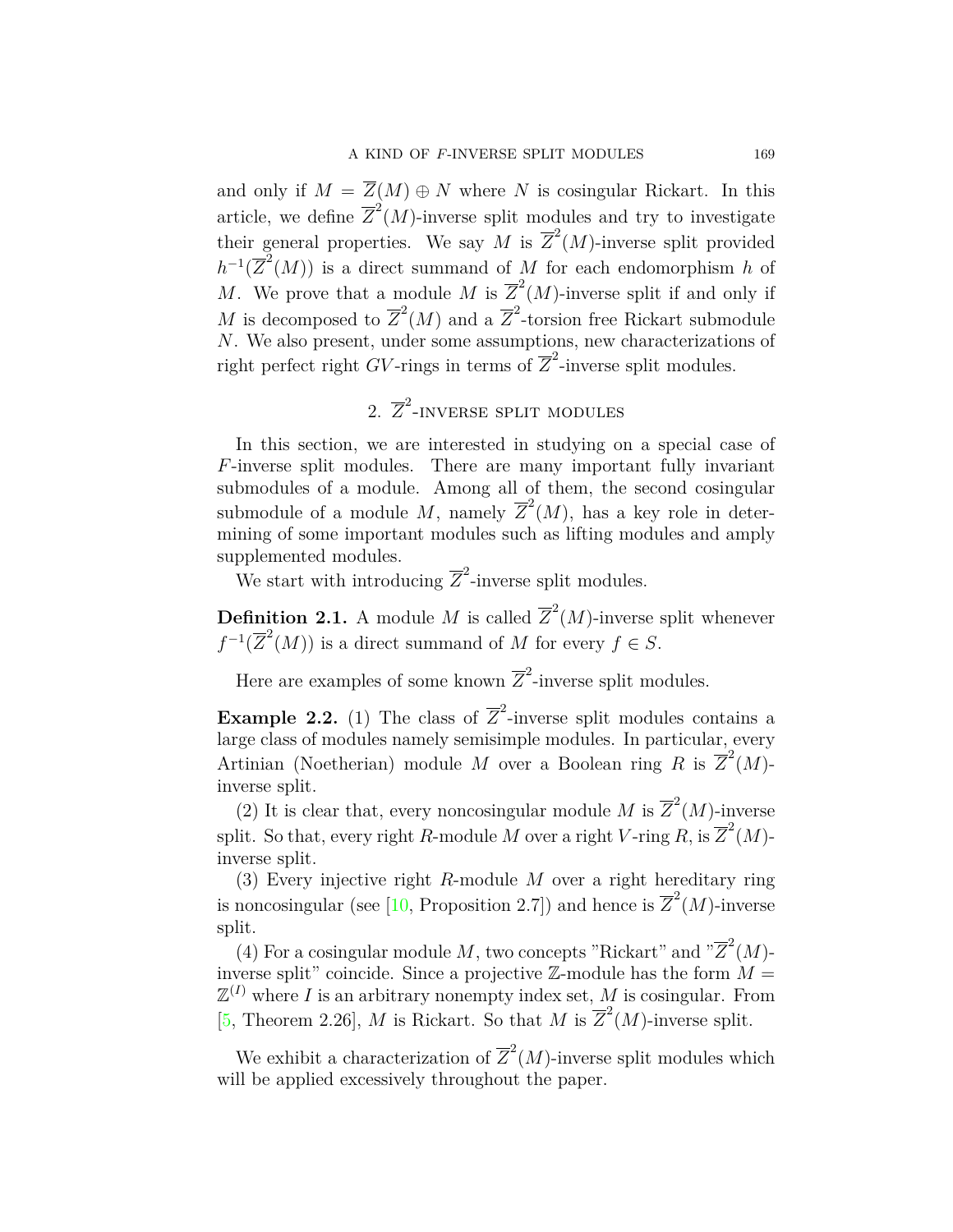<span id="page-3-0"></span>**Theorem 2.3.** *Let M be a module. Then the following statements are equivalent:*

(1) *M* is  $\overline{Z}^2(M)$ *-inverse split;* 

(2)  $M = \overline{Z}^2(M) \oplus N$  where *N* is a Rickart module with  $\overline{Z}^2(N) = 0$ ;

(3)  $M = K \oplus L$  where K *is noncosingular and* L *is a Rickart module*  $with \ \overline{Z}^2(L) = 0.$ 

*Proof.* (1)  $\Rightarrow$  (2) Let *M* be  $\overline{Z}^2(M)$ -inverse split. So,  $id_M^{-1}(\overline{Z}^2(M))$  =  $\overline{Z}^2(M)$  is a direct summand of *M*. Set  $M = \overline{Z}^2(M) \oplus N$  for  $N \leq M$ . We shall prove *N* is Rickart. To verify this assertion, suppose  $q \in End(N)$ . Then  $f = jog\sigma\pi_N$  is an endomorphism of *M* where  $\pi_N : M \to N$  is the projection of *M* on *N* and  $j: N \to M$  is the inclusion. Now, being *M* a  $\overline{Z}^2(M)$ -inverse split module leads us that  $f^{-1}(\overline{Z}^2(M))$  is a direct summand of *M*. By a normal verification, we conclude that  $f^{-1}(\overline{Z}^2(M)) = Ker g \oplus \overline{Z}^2(M)$ . Hence *Kerg* is a direct summand of *M*. As *Kerg* is contained in *N*, we have *Kerg* is a direct summand of *N*, showing *N* is Rickart.

 $(2) \Rightarrow (1)$  Let  $M = \overline{Z}^2(M) \oplus N$  where *N* is Rickart. Let  $f \in$ *End*(*M*). Consider  $h = \pi_N \circ f \circ j : N \to N$  which is an endomorphism of *N* such that  $\pi_N : M \to N$  is the projection of *M* on *N* and *j* :  $N \rightarrow M$  is the inclusion. Being *N* a Rickart module implies *Kerh* is a direct summand of *N*. Set  $Kerh \oplus L = N$ . It is not hard to check that  $f^{-1}(\overline{Z}^2(M)) = Kerh \oplus \overline{Z}^2(M)$ . By the decomposition  $M =$  $(Ker h \oplus L) \oplus \overline{Z}^2(M)$  we come to a conclusion that  $f^{-1}(\overline{Z}^2(M))$  is a direct summand.

 $(2) \Rightarrow (3)$  Suppose that  $M = \overline{Z}^2(M) \oplus N$ . Then  $\overline{Z}^4(M) = \overline{Z}^3(M) =$  $\overline{Z}^2(M)$  showing that  $\overline{Z}^2(M)$  is noncosingular.

 $(3) \Rightarrow (2)$  If  $M = K \oplus L$  where K is noncosingular and L is Rickart with  $\overline{Z}^2(L) = 0$  then it is obvious that  $K = \overline{Z}^2(M)$ .

The following is an immediate consequence of Theorem [2.3.](#page-3-0)

**Corollary 2.4.** *Every*  $\overline{Z}(M)$ *-inverse split module M is*  $\overline{Z}^2(M)$ *-inverse split.*

**Example 2.5.** Every Rickart module *M* with  $\overline{Z}^2(M)$  a direct summand of M, is a  $\overline{Z}^2(M)$ -inverse split module. Let now M be a lifting Rickart module. Then by [\[10,](#page-11-5) Theorem 4.1], there is a decomposition  $M = \overline{Z}^2(M) \oplus N$ . It follows that M is  $\overline{Z}^2(M)$ -inverse split. In particular, every nonsingular injective (extending) lifting module *M* is  $\overline{Z}^2(M)$ -inverse split by [\[5,](#page-11-3) Example 2.3].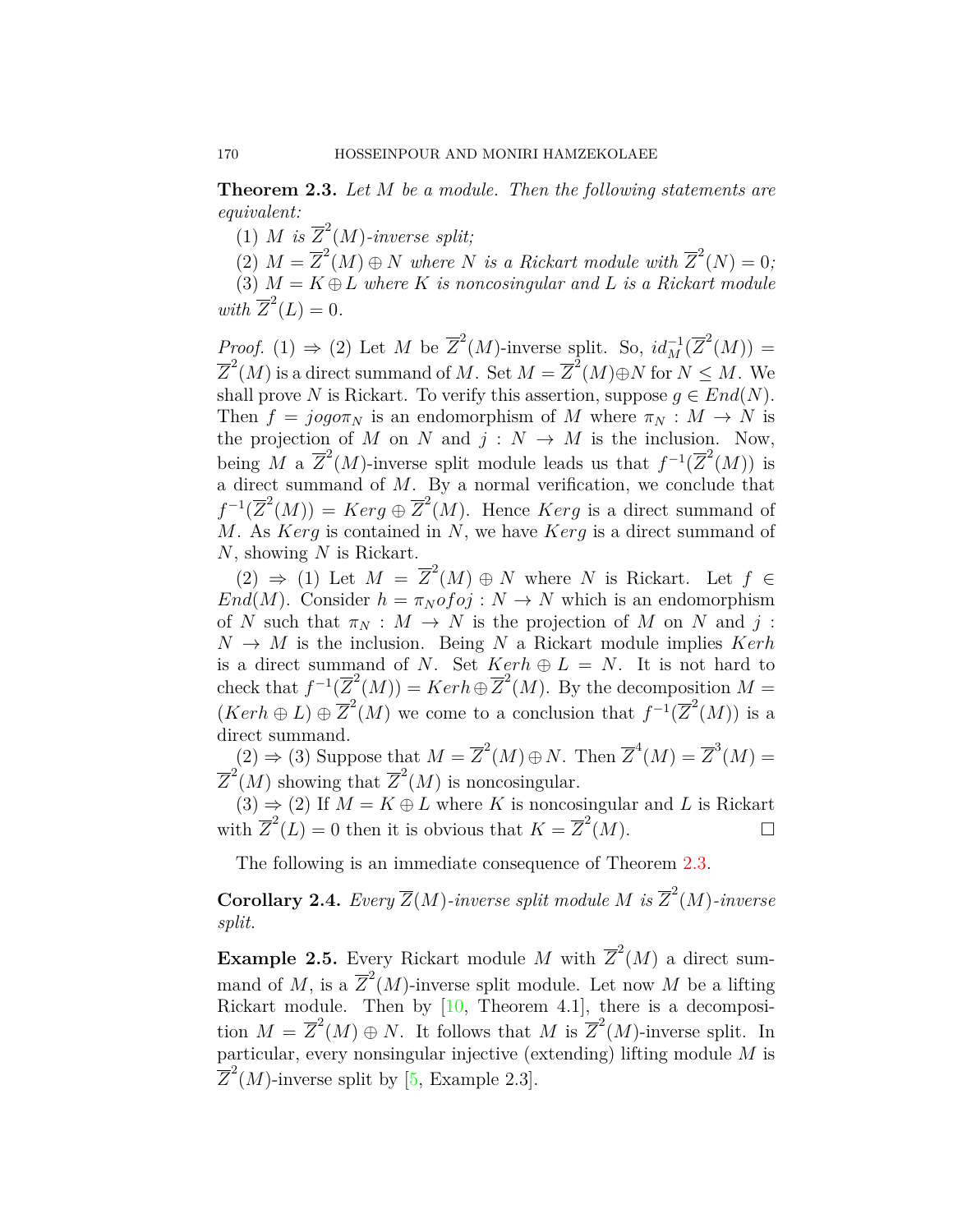**Definition 2.6.** Let *M* be a module. We call *M* a  $\overline{Z}^2$ -torsionfree module provided  $\overline{Z}^2(M) = 0$ .

It is easy to see that every cosingular module is  $\overline{Z}^2$ -torsionfree. The class of  $\overline{Z}^2$ -torsionfree modules is closed under submodules, direct sums and direct products (see  $[10,$  Proposition 2.1]). It is also followed by  $[6,$  $[6,$  Theorem 4.41 and  $[10,$  $[10,$  Proposition 2.1 and Theorem 3.5 that for a perfect ring *R*, the class of  $\overline{Z}^2$ -torsionfree *R*-modules is also closed under factor modules.

Recall that a module *M* satisfies  $(D_0)$  in case  $M = M_1 \oplus M_2$  implies  $M_1$  and  $M_2$  are relatively projective. We present a new characterization of right *GV*-rings in terms of  $\overline{Z}^2$ -inverse split modules.

We should note that the proofs for equivalences of  $(1)$ ,  $(2)$  and  $(3)$ of the following can be found distinctly in  $[8]$  $[8]$ . We state them here to make useful connections with  $\overline{Z}^2$ -inverse split modules.

Before presenting next result, it is worth to recall that a ring *R* is a right *GV* -ring (generalized *V* -ring) provided every simple singular right *R*-module is injective. In [[8](#page-11-8)], some characterizations of right *GV* rings are given. Among them, it is proved that a ring *R* is right *GV* if and only if every simple cosingular right *R*-module is projective if and only if every small right *R*-module is projective ([[8,](#page-11-8) Theorem 3.1 and Corollary 3.3]).

<span id="page-4-0"></span>**Theorem 2.7.** *Consider the following statements for a right perfect ring R:*

(1)  $R$  *is a right GV-ring;* 

(2) *Every*  $\overline{Z}^2$ -torsionfree right *R*-module is projective;

(3) *Every right R-module is a direct sum of a noncosingular right R-module and a semisimple right R-module;*

(4) *Every right R*-module *M* is  $\overline{Z}^2(M)$ -inverse split.

*Then*  $(1) \Leftrightarrow (2) \Leftrightarrow (3) \Rightarrow (4)$ *. They are equivalent in case every*  $\overline{Z}^2$ -torsionfree module satisfies  $(D_0)$ .

*Proof.* (1)  $\Rightarrow$  (2) Assume that *R* is right *GV*. Let  $0 \neq M$  be a  $\overline{Z}^2$ -torsionfree *R*-module,  $0 \neq x \in M$  and *K* a maximal submodule of  $xR$ . Now the simple R-module  $xR/K$  is either singular or projective (but not both). If  $xR/K$  is singular, then it will be noncosingular by [\[7,](#page-11-9) Theorem 4.1]. Consider the natural epimorphism  $\pi: xR \to xR/K$ . Since *R* is a right perfect ring, by [\[6](#page-11-7), Theorem 4.41]  $xR$ is amply supplemented. Therefore by [[10,](#page-11-5) Theorem 3.5] we conclude that  $0 = \pi(\overline{Z}^2(xR)) = \overline{Z}^2(xR/K) = \overline{Z}(xR/K) = xR/K$ , which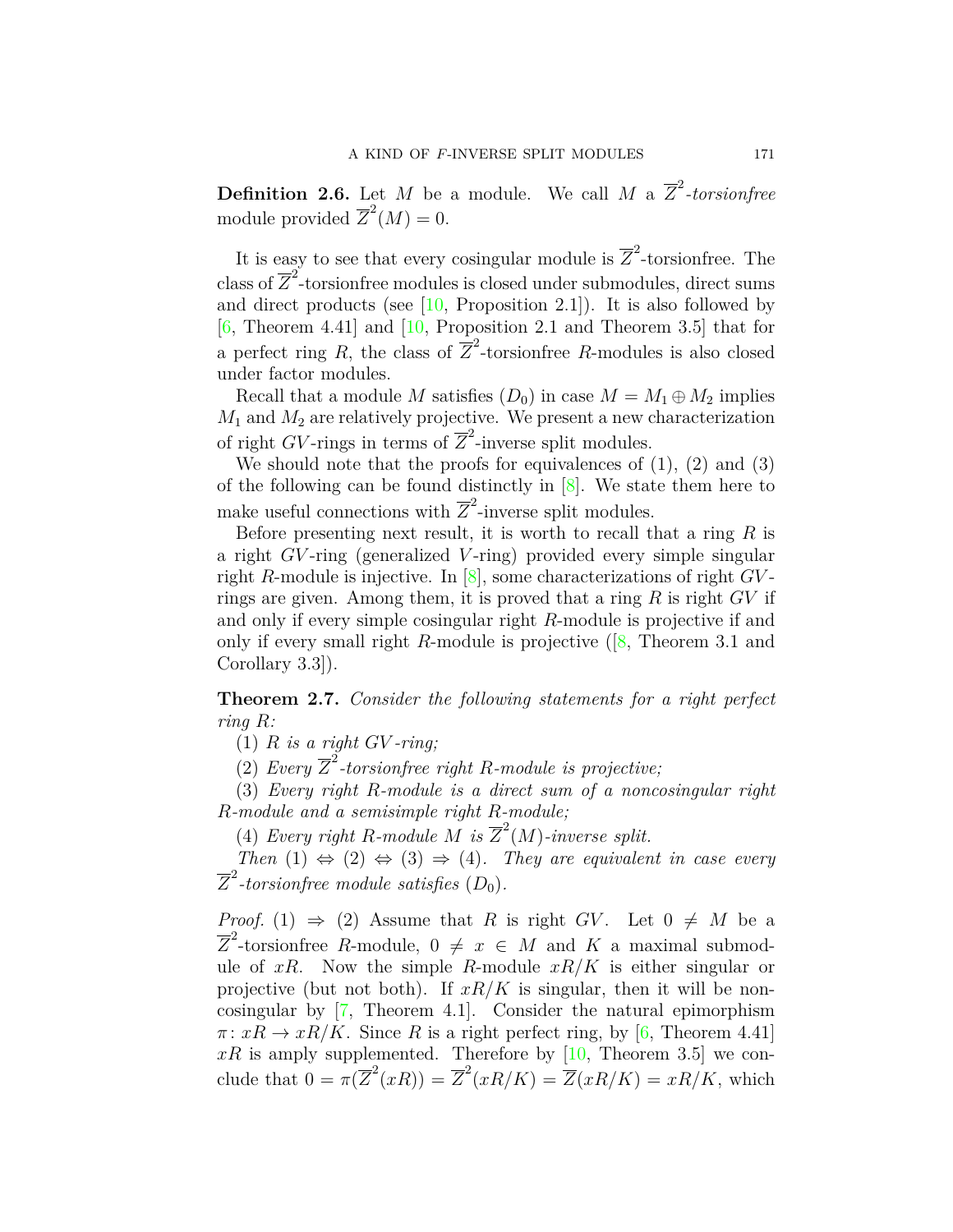is a contradiction. Then  $xR/K$  is projective and so K is a direct summand of  $xR$ . Hence  $xR$  and as well as  $xR$ , the module M is semisimple. Let  $M = \bigoplus_{i \in I} M_i$  where each  $M_i$  is simple. By mentioned argument in above, each *M<sup>i</sup>* is projective. Hence *M* is projective.

 $(2) \Rightarrow (3)$  Let *M* be a right *R*-module. Since *R* is a right perfect ring, *M* is amply supplemented by  $[6,$  Theorem 4.41. Now consider natural epimorphism  $\pi : M \to M/\overline{Z}^2(M)$ . Hence by [[10,](#page-11-5) Theorem 3.5], we have  $0 = \pi(\overline{Z}^2(M)) = \overline{Z}^2(M/\overline{Z}^2(M)).$  Now, we conclude by assumption that  $\overline{Z}^2(M)$  is a direct summand of *M*. Suppose  $M = \overline{Z}^2(M) \oplus N$ for a submodule *N* of *M*. It is clear that  $\overline{Z}^2(M)$  is noncosingular. We shall show that *N* is semisimple. To verify this assertion, let  $0 \neq$  $x \in N$ . As *xR* is finitely generated, it contains a maximal submodule say *K*. Consider the simple module *xR/K* which must be small or injective, but not both. Assume that *xR/K* is injective. Then *xR/K* is noncosingular. Now, designate the natural epimorphism  $\pi : xR \rightarrow$  $xR/K$ .Being R a right perfect ring combining with [[10,](#page-11-5) Theorem 3.5] implies that  $0 = \pi(\overline{Z}^2(xR)) = \overline{Z}^2(xR/K) = \overline{Z}(xR/K) = xR/K$  which causes a contradiction. By the way,  $xR/K$  is small and therefore by assumption  $xR/K$  is projective concluding that K is a direct summand of *xR*. Hence *xR* is semisimple which implies *N* is semisimple.

 $(3) \Rightarrow (1)$  Let *M* be a simple singular right *R*-module. Then *M* is either small or injective. If *M* is small, then it is projective which is a contradiction. It follows that *M* is injective.

 $(3) \Rightarrow (4)$  Let M be a right R-module. By  $(3)$ , there is a decomposition  $M = N \oplus S$  where *N* is noncosingular and *S* is semisimple. Let us consider *S* as  $(\bigoplus_{\alpha \in A} (S_\alpha)) \oplus (\bigoplus_{\beta \in B} (S'_\beta))$  while for each  $\alpha \in A$ ,  $S_{\alpha}$  is noncosingular and  $S'_{\beta}$  for each  $\beta \in B$  is small (note that a simple module is either injective (noncosingular) or small). Now,  $M = [N \oplus (\bigoplus_{\alpha \in A} (S_{\alpha}))] \oplus [(\bigoplus_{\beta \in B} (S'_{\beta}))]$  is a direct sum of  $\overline{Z}^{2}(M)$  and a semisimple (Rickart) module. Hence, M is  $\overline{Z}^2(M)$ -inverse split by Theorem [2.3.](#page-3-0)

Now let every  $\overline{Z}^2$ -torsionfree module satisfy  $(D_0)$ .

 $(4)$  ⇒ (3) Let *M* be a module. Then by assumption,  $M = \overline{Z}^2(M) \oplus N$ where *N* is a Rickart module. We shall prove that *N* is semisimple. To verify this assertion, take an arbitrary nonzero *x* in *N*. Being *xR* finitely generated implies  $xR$  has at least a maximal submodule. Suppose *K* is a maximal submodule of *xR*. As  $\overline{Z}^2(xR\oplus xR/K) = 0$ , it satisfies  $(D_0)$  by assumption (note that  $\overline{Z}^2(xR/K) = (\overline{Z}^2(xR) + K)/K = 0$ as *R* is right perfect). It follows that  $xR/K$  is  $xR$ -projective which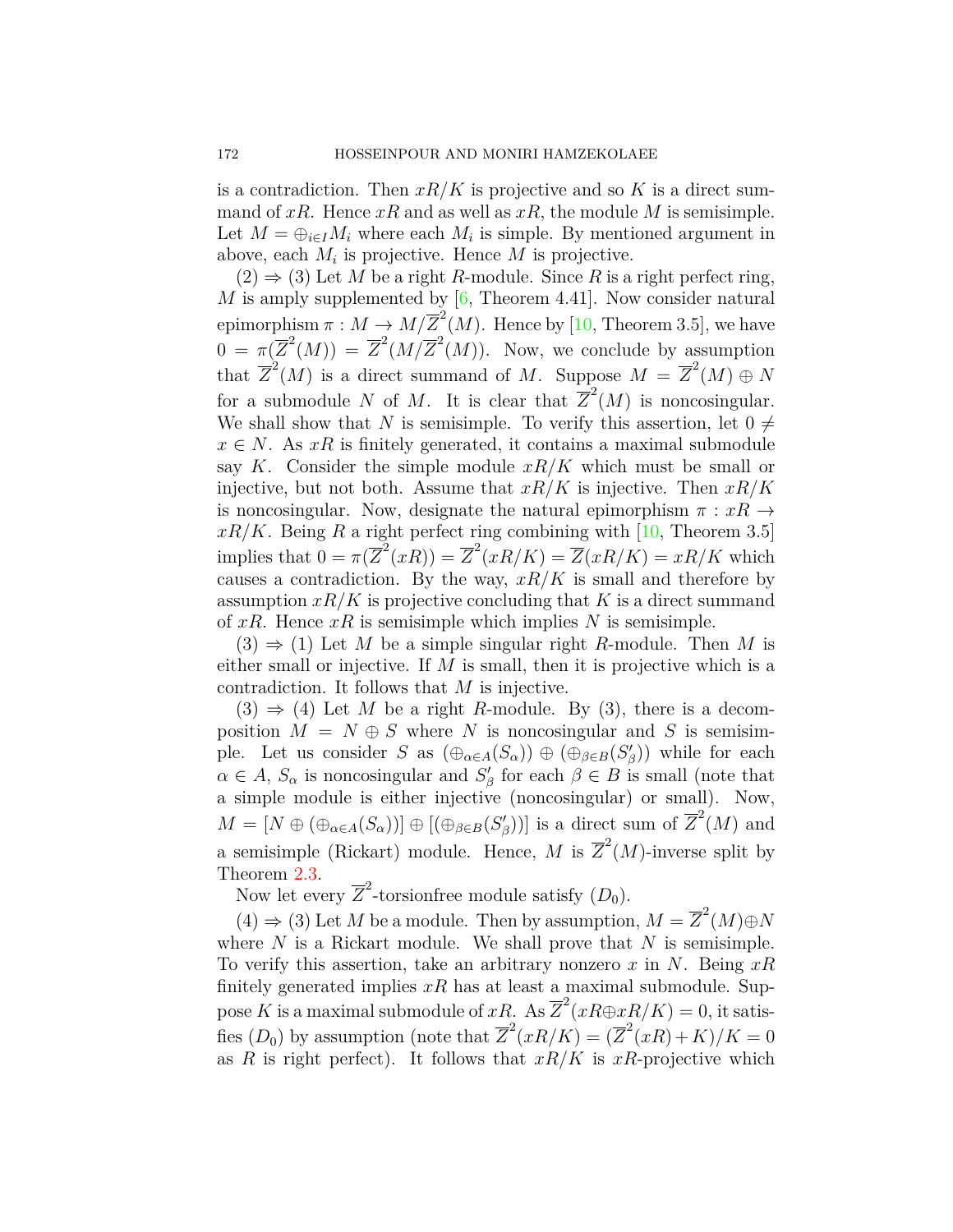implies that *K* is a direct summand of *xR*. Therefore, *xR* and hence *N* are semisimple.

Theorem [2.7](#page-4-0) combining characterizations of *GV* -rings in [\[8](#page-11-8)], gives us the following:

<span id="page-6-0"></span>**Corollary 2.8.** *Let R be a right perfect ring. Consider the following:*  $(1)$  *R is a right GV-ring*;

(2) *Every (simple) cosingular right R-module is projective;*

(3) *Every right R-module is a direct sum of a noncosingular right R-module and a semisimple right R-module;*

(4) *Every right R*-module *M* is  $\overline{Z}^2(M)$ -inverse split.

*Then*  $(1) \Leftrightarrow (2) \Leftrightarrow (3) \Rightarrow (4)$ *. They are equivalent in case every*  $\overline{Z}^2$ -torsionfree module satisfies  $(D_0)$ .

*Proof.* It follows from Theorem [2.7](#page-4-0), [[8,](#page-11-8) Theorems 3.1 and 3.18].  $\square$ 

We shall prove under some assumptions that the class of right perfect rings *R* for which every right *R*-module *M* is  $\overline{Z}(M)$ -inverse split is precisely that of right *GV* -rings.

**Corollary 2.9.** Let R be a right perfect ring such that every  $\overline{Z}^2$ . *torsionfree module satisfies*  $(D_0)$ *. Then the following statements are equivalent:*

- $(1)$  *R is a right GV-ring*;
- (2) *Every right R-module M is*  $\overline{Z}(M)$ *-inverse split;*
- (3) *Every right R-module M is*  $\overline{Z}^2(M)$ *-inverse split.*

*Proof.* (1)  $\Rightarrow$  (2) Let *M* be a right *R*-module. It follows from Corollary [2.8](#page-6-0) that  $M = N \oplus S$  where *N* is noncosingular and *S* is semisimple. Similar to argument mentioned in  $(3) \Rightarrow (4)$  of the proof of Theorem [2.7](#page-4-0), we can conclude that  $M = \overline{Z}(M) \oplus H$  where *H* is semisimple. Hence by [[13,](#page-11-6) Theorem 3.3], *M* is  $\overline{Z}(M)$ -inverse split.

- $(2) \Rightarrow (3)$  It is obvious.
- $(3) \Rightarrow (1)$  It follows from Theorem [2.7](#page-4-0).

**Corollary 2.10.** *Let R be a right perfect ring such that every noncosingular submodule of a module is a direct summand of that module. If every*  $\overline{Z}^2$ -torsionfree right *R*-module satisfies  $(D_0)$ , then every right *R*<sup>*-module M is*  $\overline{Z}^2(M)$ *-inverse split.*</sup>

*Proof.* Let *M* be an arbitrary right *R*-module. By assumption  $\overline{Z}^2(M)$  is a direct summand of *M*. Set  $M = \overline{Z}^2(M) \oplus L$  for some submodule *L* of

□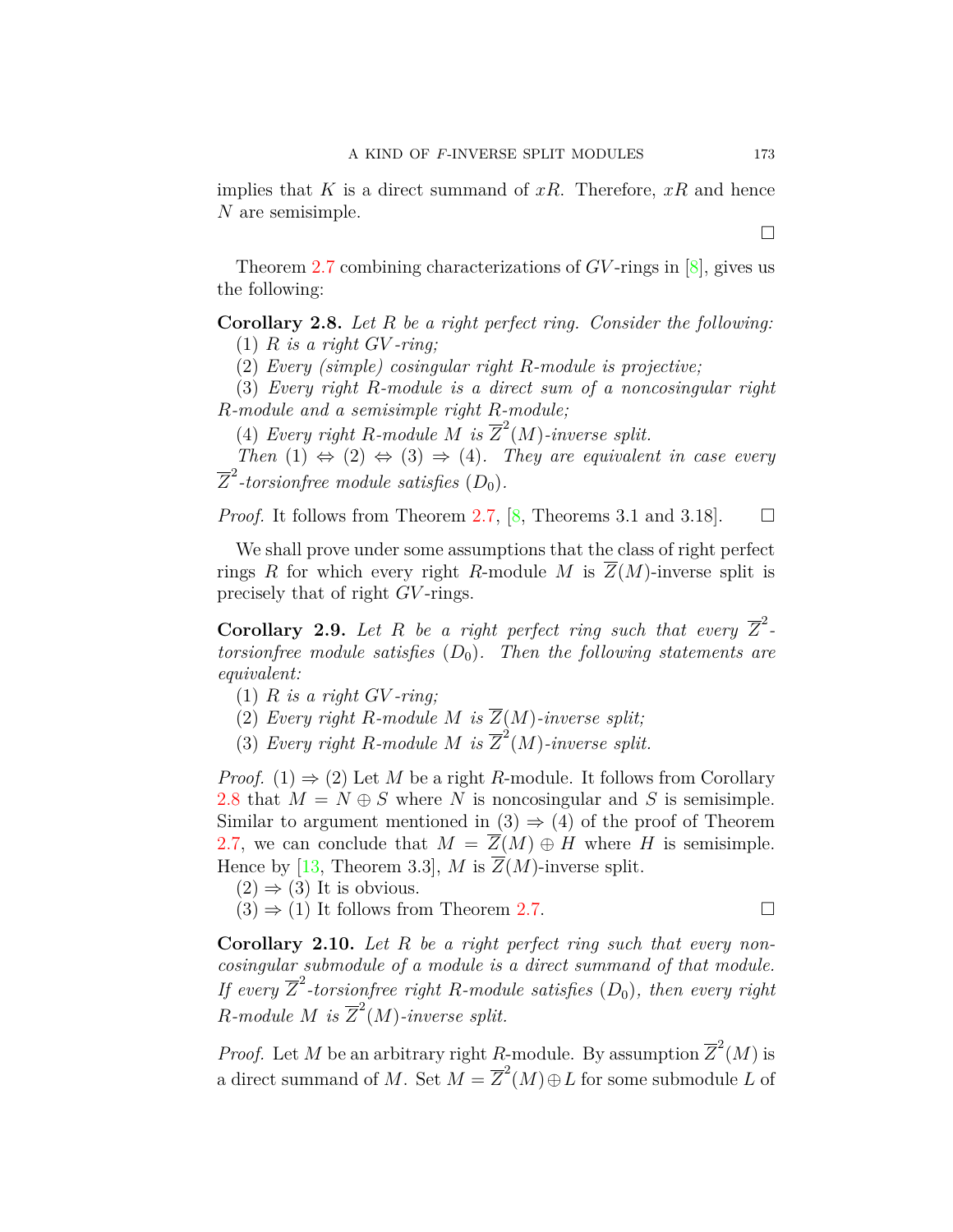*M*. It is clear that  $\overline{Z}^2(L) = 0$ , so that by assumption *L* satisfies  $(D_0)$ . By a similar argument stated in  $(4) \Rightarrow (3)$  of the proof of Theorem [2.7](#page-4-0), *L* is semisimple. Therefore, *M* is  $\overline{Z}^2(M)$ -inverse split by Theorem [2.3](#page-3-0).  $\Box$ 

<span id="page-7-0"></span>**Corollary 2.11.** *Let R be a left and right Artinian serial ring with*  $J(R)^2 = 0$ . If every injective module is noncosingular, then every left and right R-module M is  $\overline{Z}^2(M)$ -inverse split. In particular, over a *hereditary left and right Artinian serial ring*  $R$  *with*  $J(R)^2 = 0$ *, every R*<sup>*-module M is*  $\overline{Z}^2(M)$ *-inverse split.*</sup>

*Proof.* By [\[2](#page-11-4), 29.10], every *R*-module *M* has a decomposition  $M =$  $E \oplus S$  where *E* is an injective *R*-module and *S* is a semisimple *R*module. Now, by assumption *E* is noncosingular. The result follows from Theorem [2.7.](#page-4-0) The last assertion follows from first part and  $[10,$ Proposition 2.7].  $\Box$ 

The following introduces a ring over which every module *M* is  $\overline{Z}^2(M)$ inverse split.

**Example 2.12.** ([[8](#page-11-8), Example 3.15]) Let *F* be a field and  $R = \begin{bmatrix} F & F \\ 0 & F \end{bmatrix}$ 0 *F* ] the ring of  $2 \times 2$  upper triangular matrices over *F*. By [\[3](#page-11-10), Example 13.6], every singular (left and right) *R*-module is injective. Hence *R* is a left and right *GV*-ring. Since  $J(R) = \begin{bmatrix} 0 & F \\ 0 & 0 \end{bmatrix}$ , *R* can not be a (left and right) *V* -ring. Also *R* is (left and right) hereditary Artinian serial from [[3](#page-11-10), Example 13.6]. It is easy to check that  $J(R)^2 = 0$ . Hence by Corollary [2.11](#page-7-0), every right *R*-module *M* is  $\overline{Z}^2(M)$ -inverse split.

There are  $\overline{Z}^2(M)$ -inverse split modules which are not Rickart. Now, consider the  $\mathbb{Z}$ -module  $M = \mathbb{Z}_{p^{\infty}}^{(I)}$  for an arbitrary non-empty indexed set *I*. Then *M* is not Rickart, since  $\mathbb{Z}_{p^{\infty}}$  is not a Rickart  $\mathbb{Z}$ -module by [\[5](#page-11-3), Example 2.17]. On the other hand, *M* is noncosingular and so it is  $\overline{Z}^2(M)$ -inverse split. Generally, every non-Rickart noncosingular module provides an example of a  $\overline{Z}^2(M)$ -inverse split module that is not Rickart.

<span id="page-7-1"></span>**Proposition 2.13.** *Let M be an indecomposable module. Then the following are equivalent:*

- (1) *M* is  $\overline{Z}^2(M)$ *-inverse split;*
- (2) *M is noncosingular or M is Rickart with*  $\overline{Z}^2(M) = 0$ *.*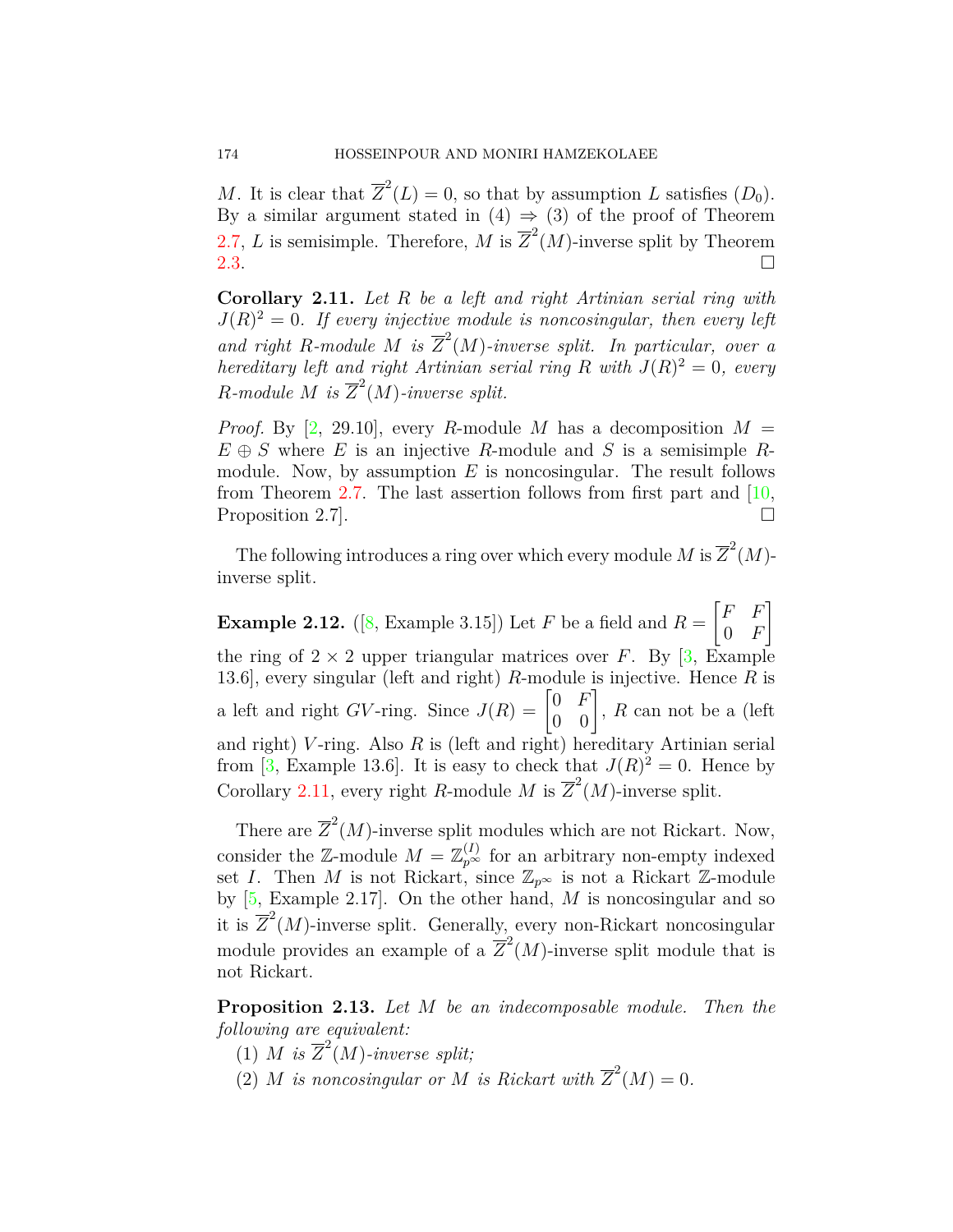*Proof.* (1)  $\Rightarrow$  (2) Let *M* be  $\overline{Z}^2(M)$ -inverse split. Then by Theorem [2.3](#page-3-0),  $M = \overline{Z}^2(M) \oplus N$  where *N* is Rickart. Being *M* indecomposable implies  $M = \overline{Z}^2(M)$  or  $M = N$ . First case yields M is noncosingular and the second one implies *M* is Rickart with  $\overline{Z}^2(M) = 0$ .

 $(2) \Rightarrow (1)$  It is straightforward. □

**Example 2.14.** Consider the Z-module  $M = \mathbb{Z}_{p^n}$  where p is a prime and  $n \in \mathbb{N}$ . Then M is an indecomposable cosingular  $\mathbb{Z}$ -module. Now, earmark the endomorphism  $h : M \to M$  by  $h(x) = px$ . It is clear that  $0 \neq \text{Ker } h \lt M$ . Therefore, M is not a Rickart Z-module. As M is cosingular indecomposable, M is not  $\overline{Z}^2(M)$ -inverse split by Proposition [2.13](#page-7-1).

Recall from [[9\]](#page-11-11) that a module *M* has *C ∗ -property* provided that every submodule *N* of *M* contains a direct summand *D* of *M* such that *N/D* is cosingular. Let *R* be a ring. Then every right *R*-module satisfies *C ∗* if and only if every right *R*-module is a direct sum of an injective module and a cosingular module (see [\[9,](#page-11-11) Theorem 2.9]). Recall also from [[2\]](#page-11-4) that a ring *R* is right Harada in case every injective right *R*module is lifting. It follows from [\[2](#page-11-4), 28.10] that *R* is right Harada if and only if every right *R*-module is decomposed to an injective right *R*-module and a small right *R*-module. So, over a right Harada ring every right *R*-module satisfies *C ∗* .

**Proposition 2.15.** *Let R be a right perfect ring such that every right R*-module has  $C^*$ -property. Then every Rickart *R*-module M is  $\overline{Z}^2(M)$ *inverse split. In particular, every Rickart module M over a Harada ring* (*quasi-Frobenius ring*) is  $\overline{Z}^2(M)$ *-inverse split.* 

*Proof.* Let *M* be a Rickart module. As *R* is right perfect,  $\overline{Z}^2(M)$  is a noncosingular submodule of *M*. Now, from [\[9](#page-11-11), Theorem 2.9], there is a decomposition  $\overline{Z}^2(M) = E \oplus C$  such that *E* is injective and *C* is cosingular. It follows that  $\overline{Z}^2(M)$  is injective and hence a direct summand of *M*. Being *M* a Rickart module implies that *M* is  $\overline{Z}^2(M)$ inverse split.

The following contains an example of a  $\overline{Z}^2(M)$ -inverse split module which is not  $\overline{Z}(M)$ -inverse split showing that the concept of  $\overline{Z}^2(M)$ inverse split modules is a proper generalization of the  $\overline{Z}(M)$ -inverse split modules.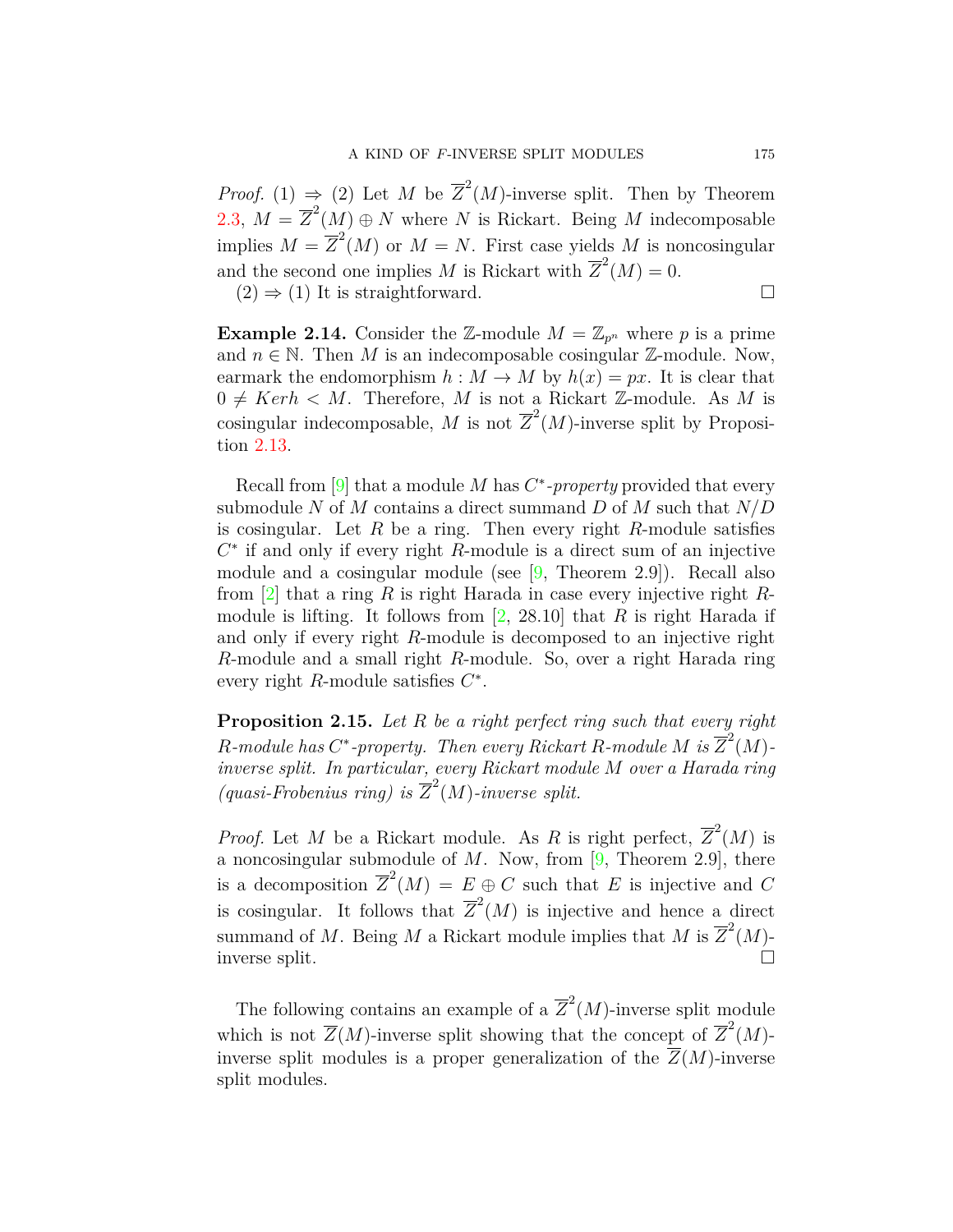**Example 2.16.** Let *K* be a field and

$$
R = \left\{ \left( \begin{array}{cccc} a & 0 & 0 & 0 \\ 0 & a & b & 0 \\ 0 & 0 & c & 0 \\ d & 0 & 0 & c \end{array} \right) \mid a, b, c, d \in K \right\}.
$$

Then *R* is a subring of  $M_{4\times4}(K)$ . Now consider  $e = e_{11} + e_{22}$  and  $f = e_{33} + e_{44}$  where  $e_{ij}$  is an element of *R* such that  $(i, j)$ -component is 1 and elsewhere is 0. Then *e* and *f* are two idempotents in *R* and  $R = eR \oplus fR$ . The ring *R* is a (4-dimensional) Frobenius algebra and  $eR$  is an indecomposable projective module where  $Soc(eR) = e_{23}R$  is the only non-trivial proper submodule of *eR* (it can be easily checked). Therefore, *eR* is a local right R-module with  $Soc(eR) = Rad(eR) \ll$ *eR.* Now by [\[11,](#page-11-12) Corollary 2.8], we have  $Z(eR) = Soc(eR) \ll eR$ , so that  $\overline{Z}^2(eR) = 0$ . Note that the only proper submodule of  $eR$  is *Soc*(*eR*). Now, suppose that  $\varphi : eR \to eR$  is an arbitrary nonzero endomorphism of *eR*. Then  $Ker\varphi = 0$  or  $Ker\varphi = Soc(eR)$ . Since *eR/Soc*(*eR*) is not isomorphic to a submodule of *eR*, we conclude that  $Ker\varphi = 0$ . In fact,  $eR/Soc(eR)$  is isomorphic to a submodule of *fR*. Hence,  $Ker\varphi$  is a direct summand of  $eR$  implying that  $eR$  is a Rickart right *R*-module. Now by Theorem [2.3](#page-3-0),  $eR$  is  $\overline{Z}^2(eR)$ -inverse split while  $eR$  is not  $\overline{Z}(eR)$ -inverse split as  $\overline{Z}(eR) \ll eR$ .

A submodule *N* of a  $\overline{Z}^2(M)$ -inverse split module *M* need not be  $\overline{Z}^2(N)$ -inverse split. Now, consider the Z-module  $M = \mathbb{Q} \oplus \mathbb{Z}_2$ . By Theorem [2.3](#page-3-0) and [[5](#page-11-3), Example 2.5], *M* is  $\overline{Z}^2(M)$ -inverse split. Set  $N = \mathbb{Z} \oplus \mathbb{Z}_2$  which is a cosingular submodule of *M*. By [[5,](#page-11-3) Example 2.5], *N* is a Rickart Z-module. Hence *N* is not a  $\overline{Z}^2(N)$ -inverse split module. We next show that a direct summand of a  $\overline{Z}^2$ -inverse split module inherits the property.

**Proposition 2.17.** Let M be a  $\overline{Z}^2(M)$ -inverse split module and N a *direct summand of M. Then N is*  $\overline{Z}^2(N)$ *-inverse split.* 

*Proof.* Let  $M = N \oplus K$  be a  $\overline{Z}^2(M)$ -inverse split module with *N* and *K* submodules of *M*. By Theorem [2.3](#page-3-0), there is a decomposition  $M =$  $\overline{Z}^2(M) \oplus L$  where *L* is Rickart. Since  $\overline{Z}^2(M) = \overline{Z}^2(N) \oplus \overline{Z}^2(K)$ , we conclude that  $M = \overline{Z}^2(N) \oplus \overline{Z}^2(K) \oplus L$ . Modular law implies  $N = \overline{Z}^2(N) \oplus [(\overline{Z}^2(K) \oplus L) \cap N]$ . Let  $Y = (\overline{Z}^2(K) \oplus L) \cap N$  and  $f \in End_R(Y)$ . It just remains to prove that *Y* is a Rickart module. It is easy to check that  $h = j \circ f \circ \pi_Y$  is an endomorphism of M where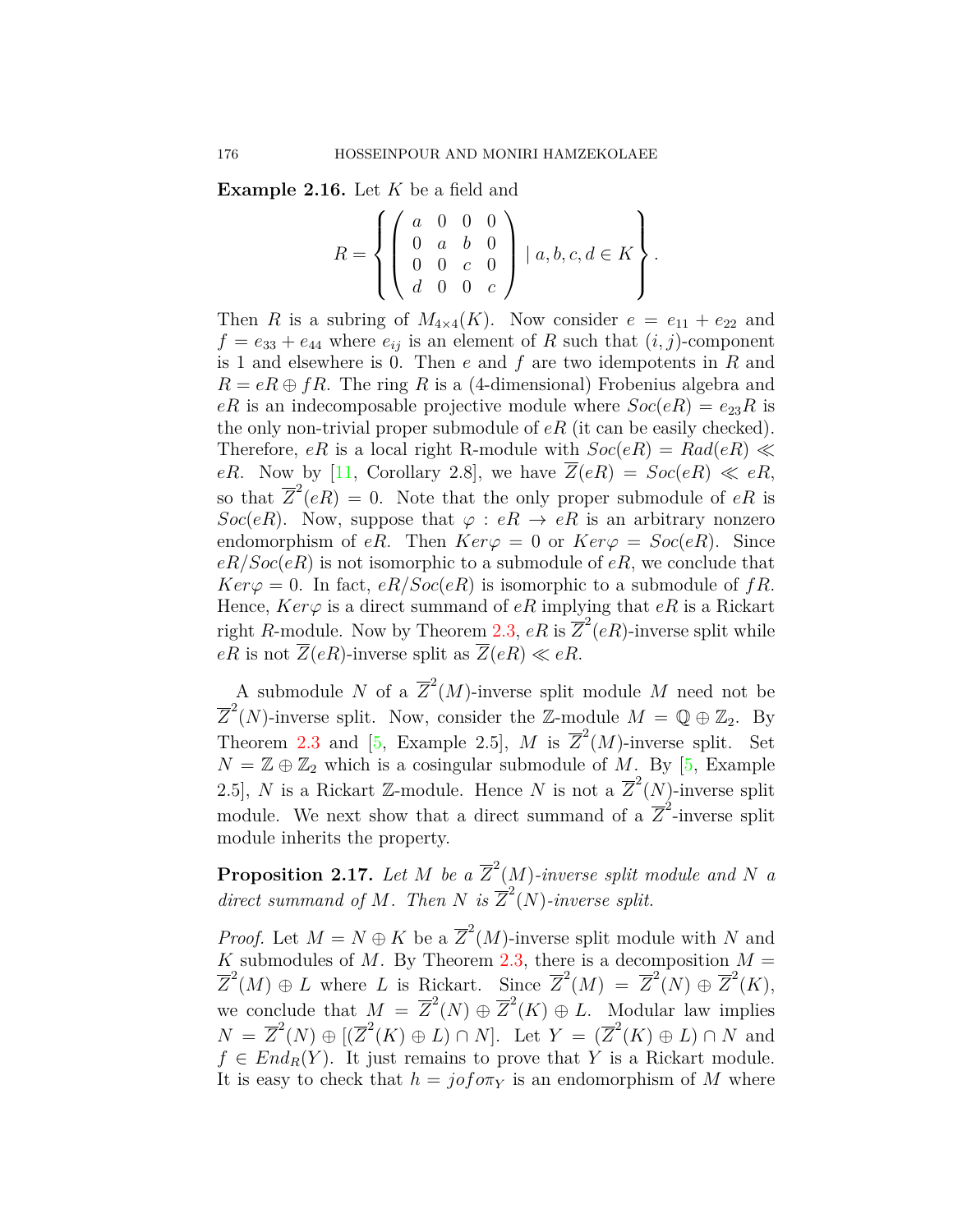$j: Y \to M$  is the inclusion map and  $\pi_Y: M \to Y$  is the projection of *M* on *Y*. Being *M* a  $\overline{Z}^2(M)$ -inverse split module conduces that  $h^{-1}(\overline{Z}^2(M)) = \overline{Z}^2(N) \oplus \overline{Z}^2(K) \oplus Ker f$  is a direct summand of *M*. By modular law, *Kerf* is a direct summand of *Y* resulting that *Y* is a Rickart module. □

**Theorem 2.18.** The following are equivalent for a module 
$$
M
$$
:

(1) *M is*  $\overline{Z}^2(M)$ *-inverse split and Kerf is a direct summand of*  $f^{-1}(\overline{Z}^2(M))$  *for any*  $f \in S$ *;* 

(2) *M is Rickart and*  $\overline{Z}^2(M)$  *is a direct summand of M.* 

*Proof.* (1)  $\Rightarrow$  (2) Let *M* be a  $\overline{Z}^2(M)$ -inverse split module and  $f \in S$ . Then  $f^{-1}(\overline{Z}^2(M))$  is a direct summand of *M* and by hypothesis, *Kerf* is a direct summand of  $f^{-1}(\overline{Z}^2(M))$ . It follows that *M* is Rickart. In addition, by Theorem [2.3,](#page-3-0)  $\overline{Z}^2(M)$  is a direct summand of M.

(2)  $\Rightarrow$  (1) Let *M* be a Rickart module and *M* =  $\overline{Z}^2(M) \oplus N$  for some submodule *N* of *M*. Then *N* is Rickart and so *M* is  $\overline{Z}^2(M)$ inverse split by Theorem [2.3.](#page-3-0) Being *M* Rickart leads us that *Kerf* is a direct summand of *M*. The result follows from the fact that *Kerf* is a submodule of  $f^{-1}(\overline{Z}^2(M))$  for any  $f \in S$ . □

We shall state an analogue of [\[13,](#page-11-6) Theorem 3.12] for a  $\overline{Z}^2(M)$ -inverse split module.

**Proposition 2.19.** *Let*  $f : M \to M'$  *be an epimorphism of modules* where *M* is  $\overline{Z}^2(M)$ -inverse split. If  $Kerf$  is noncosingular, then *M'* is  $\overline{Z}^2(M')$ *-inverse split.* 

*Proof.* Let *M* be  $\overline{Z}^2(M)$ -inverse split. Then by Theorem [2.3,](#page-3-0)  $M =$  $\overline{Z}^2(M) \oplus N$  where *N* is a Rickart module. It is easy to check that  $\overline{Z}^2(N) = 0$ . Taking image of *M*, we have  $M' = f(\overline{Z}^2(M)) + f(N)$ . As *Kerf* is noncosingular, it is contained in  $\overline{Z}^2(M)$ . So by a similar argument given in the proof of  $[13,$  $[13,$  Theorem 3.12], we conclude that  $M' = f(\overline{Z}^2(M)) \oplus f(N)$ . Note that the condition  $Ker f \subseteq \overline{Z}^2(M)$ implies there is an isomorphism between *N* and  $f(N)$ . Existing such isomorphism implies  $f(N)$  is a Rickart module and  $\overline{Z}^2(f(N)) = 0$ , as well as  $\overline{Z}^2(N) = 0$ . Hence  $M' = \overline{Z}^2(M') \oplus f(N)$ . The result then follows from Theorem [2.3.](#page-3-0)  $\Box$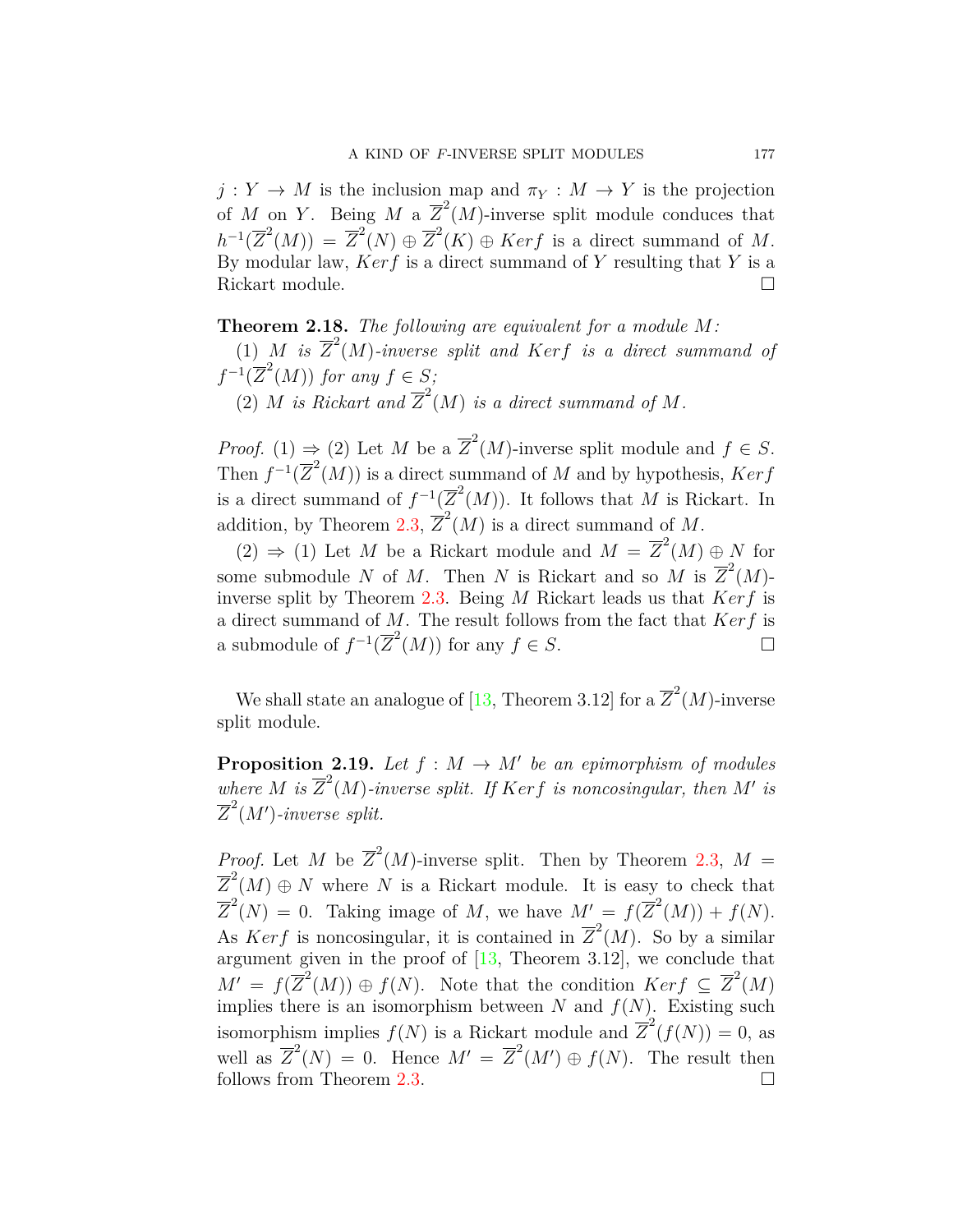#### **REFERENCES**

- <span id="page-11-2"></span>1. W. E. Clark, Twisted matrix units semigroup algebras, *Duke Math. J.*, **34** (1967),  $417 - 423$ .
- <span id="page-11-4"></span>2. J. Clark, C. Lomp, N. Vanaja and R. Wisbauer, *Lifting Modules. Supplements and Projectivity in Module Theory*, Frontiers in Math. Boston: Birkh*a*¨user, 2006.
- <span id="page-11-10"></span>3. N. V. Ding, D. V. Huynh, P. F. Smith and R. Wisbauer, *Extending Modules*, Pitman Research Notes in Mathematics Series 313 Harlow: Longman Scientific, 1996.
- <span id="page-11-1"></span>4. I. Kaplansky, *Rings of Operators*, New York-Amsterdam: W. A. Benjamin, Inc., 1968.
- <span id="page-11-3"></span>5. G. Lee, S. Tariq Rizvi and C. S. Roman, Rickart modules, *Comm. Algebra*, **38**  $(2010), 4005 -4027.$
- <span id="page-11-7"></span>6. S. H. Mohamed and B. J. Müller, *Continuous and Discrete Modules*, London Math. Soc. Lecture Note Series, 147, Cambridge University Press, Cambridge, 1990.
- <span id="page-11-9"></span>7. A. C. Özcan, The torsion theory cogenerated by *δ*-*M*-small modules and *GCO*modules, *Comm. Algebra*, **35**(2) (2007), 623–633.
- <span id="page-11-8"></span>8. Y. Talebi, A. R. Moniri Hamzekolaee, M. Hosseinpour, A. Harmanci and B. Ungor, Rings for which every cosingular module is projective, *Hacet. J. Math. Stat.*, **48**(4) (2019), 973–984.
- <span id="page-11-11"></span>9. Y. Talebi and M. J. Nematollahi, Modules with *C ∗* -condition, *Taiwanese J. Math.*, **13**(5) (2009), 1451–1456.
- <span id="page-11-5"></span>10. Y. Talebi and N. Vanaja, The torsion theory cogenerated by *M*-Small modules, *Comm. Algebra*, **30**(3) (2002), 1449–1460.
- <span id="page-11-12"></span>11. R. Tribak and D. Keskin Tütüncü, On  $\overline{Z}_M$ -semiperfect modules, *East-West J. Math.*, **8**(2) (2006), 193-203.
- <span id="page-11-0"></span>12. B. Ungor, S. Halicioglu and A. Harmanci, Modules in which inverse images of some submodules are direct summands, *Comm. Algebra*,  $44$  (2016), 1496-1513.
- <span id="page-11-6"></span>13. B. Ungor and A. Harmanci, Rickart modules determined by preradicals *Z*(*.*) and *δ*(*.*), *An. Ştiinţ. Univ. Al. I. Cuza Iaşi. Math.*, **3** (2016), 807–822.

#### **Mehrab Hosseinpour**

Department of Mathematics, Faculty of Mathematical Sciences, University of Mazandaran, P.O. Box 47416-95447, Babolsar, Iran. Email: m.hpour@umz.ac.ir

#### **Ali Reza Moniri Hamzekolaee**

Department of Mathematics, Faculty of Mathematical Sciences, University of Mazandaran, P.O. Box 47416-95447, Babolsar, Iran. Email: a.monirih@umz.ac.ir